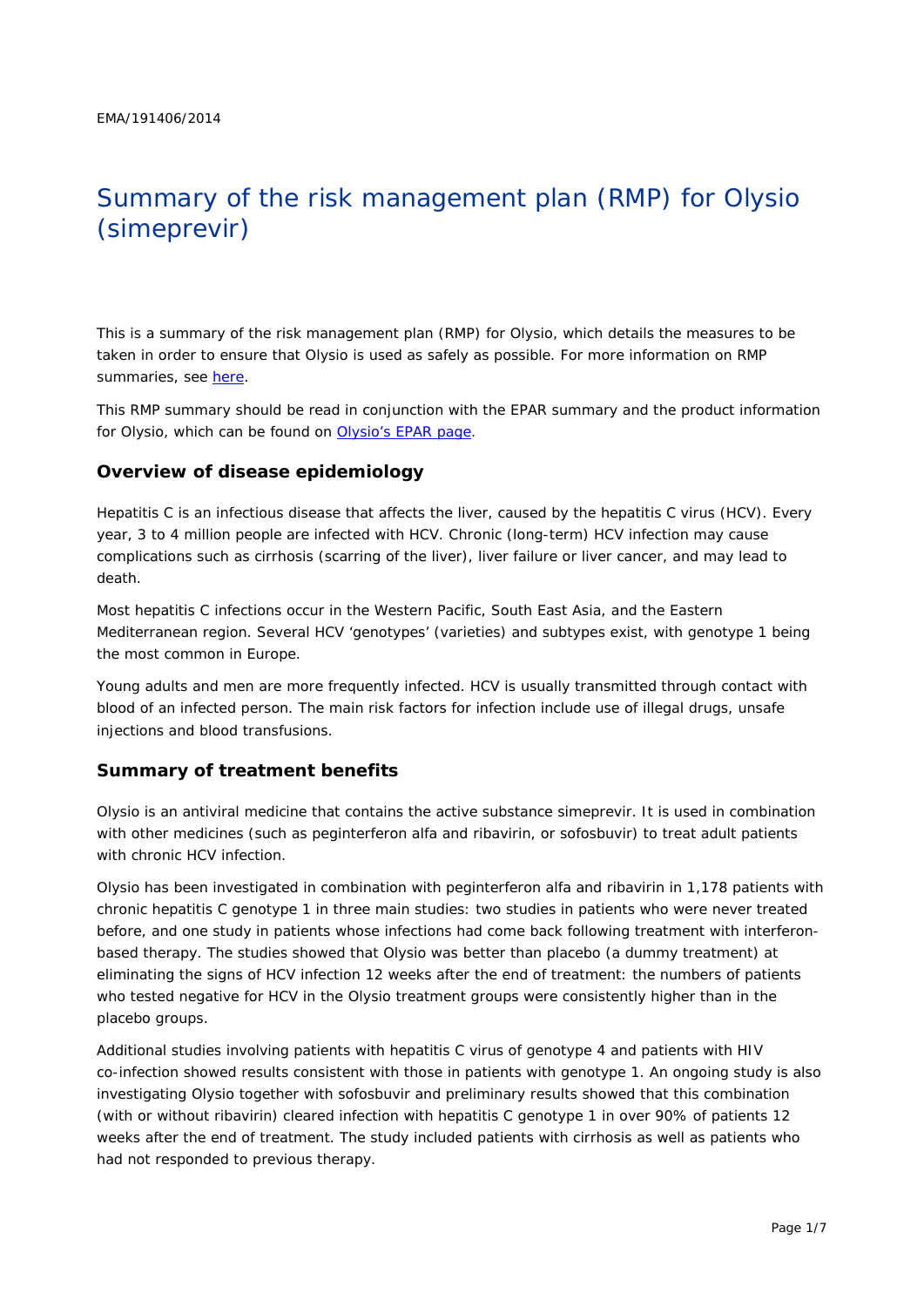## **Unknowns relating to treatment benefits**

Limited information exists on the use of Olysio in combination with medicines for HCV other than peginterferon alfa and ribavirin, in patients above 65 years old or previously treated with another direct-acting HCV medicine (such as boceprevir and telaprevir).

No information exists for patients under 18 years old, pregnant or breastfeeding women, patients with moderate to severely impaired liver function or kidney disease, patients co-infected with hepatitis B virus, and those who received or are eligible for an organ transplant.

### **Summary of safety concerns**

| <b>Risk</b>                                                                             | What is known                                                                                                                                                    | Preventability                                                                                                                                                             |  |  |
|-----------------------------------------------------------------------------------------|------------------------------------------------------------------------------------------------------------------------------------------------------------------|----------------------------------------------------------------------------------------------------------------------------------------------------------------------------|--|--|
| Increased sensitivity<br>of the skin to<br>sunlight<br>(photosensitivity<br>conditions) | In some patients, treatment with<br>Olysio may cause an increased<br>sensitivity of the skin to sunlight,<br>and these patients will more easily<br>get sunburn. | During treatment with Olysio, it is<br>recommended to use appropriate sun<br>protective measures, and to avoid excess<br>exposure to sun or the use of tanning<br>devices. |  |  |
| Rash                                                                                    | In some patients, treatment with<br>Olysio may cause rash.                                                                                                       | During treatment with Olysio, rash may be<br>experienced, which may become severe.<br>In case rash occurs, a doctor should be<br>consulted.                                |  |  |

#### *Important identified risks*

#### *Important potential risks*

| <b>Risk</b>                                                                                                  | What is known                                                                                                                                                                                                                                                                                                                                                                                                                                                                                                                                                                                                                                                                                                                                                                                                                                                                                                                                                                                                                                                                                                          |
|--------------------------------------------------------------------------------------------------------------|------------------------------------------------------------------------------------------------------------------------------------------------------------------------------------------------------------------------------------------------------------------------------------------------------------------------------------------------------------------------------------------------------------------------------------------------------------------------------------------------------------------------------------------------------------------------------------------------------------------------------------------------------------------------------------------------------------------------------------------------------------------------------------------------------------------------------------------------------------------------------------------------------------------------------------------------------------------------------------------------------------------------------------------------------------------------------------------------------------------------|
| Development of drug<br>resistance (when the<br>virus becomes resistant<br>to treatment with the<br>medicine) | In some patients, treatment with Olysio in combination with peginterferon<br>and ribavirin may not be effective and then the virus can become resistant<br>to Olysio. When the virus becomes resistant, other HCV medicines known<br>as protease inhibitors may also not be effective, which limits the number of<br>treatment options available to the patient. It is not known if patients whose<br>virus is resistant to Olysio are at greater risk of progressive liver damage.<br>The combined use of Olysio, peginterferon and ribavirin is important to<br>minimise the possibility of drug resistance.<br>In some patients infected with genotype 1a, the virus carries a mutation (a<br>change in the genetic material of the virus) called Q80K. In these patients,<br>treatment with Olysio in combination with peginterferon and ribavirin is<br>less effective, therefore it is strongly recommended to test for the Q80K<br>mutation when considering treatment with Olysio. If the mutation is<br>present or if testing is not available, alternative treatment should be<br>considered when available. |
|                                                                                                              | To avoid ineffective treatment, if drug resistance is identified or if the<br>medicine does not control the infection sufficiently, treatment with Olysio<br>should be stopped promptly. Olysio should be prescribed by a doctor<br>experienced in HCV infection, who can explain how to properly use Olysio                                                                                                                                                                                                                                                                                                                                                                                                                                                                                                                                                                                                                                                                                                                                                                                                           |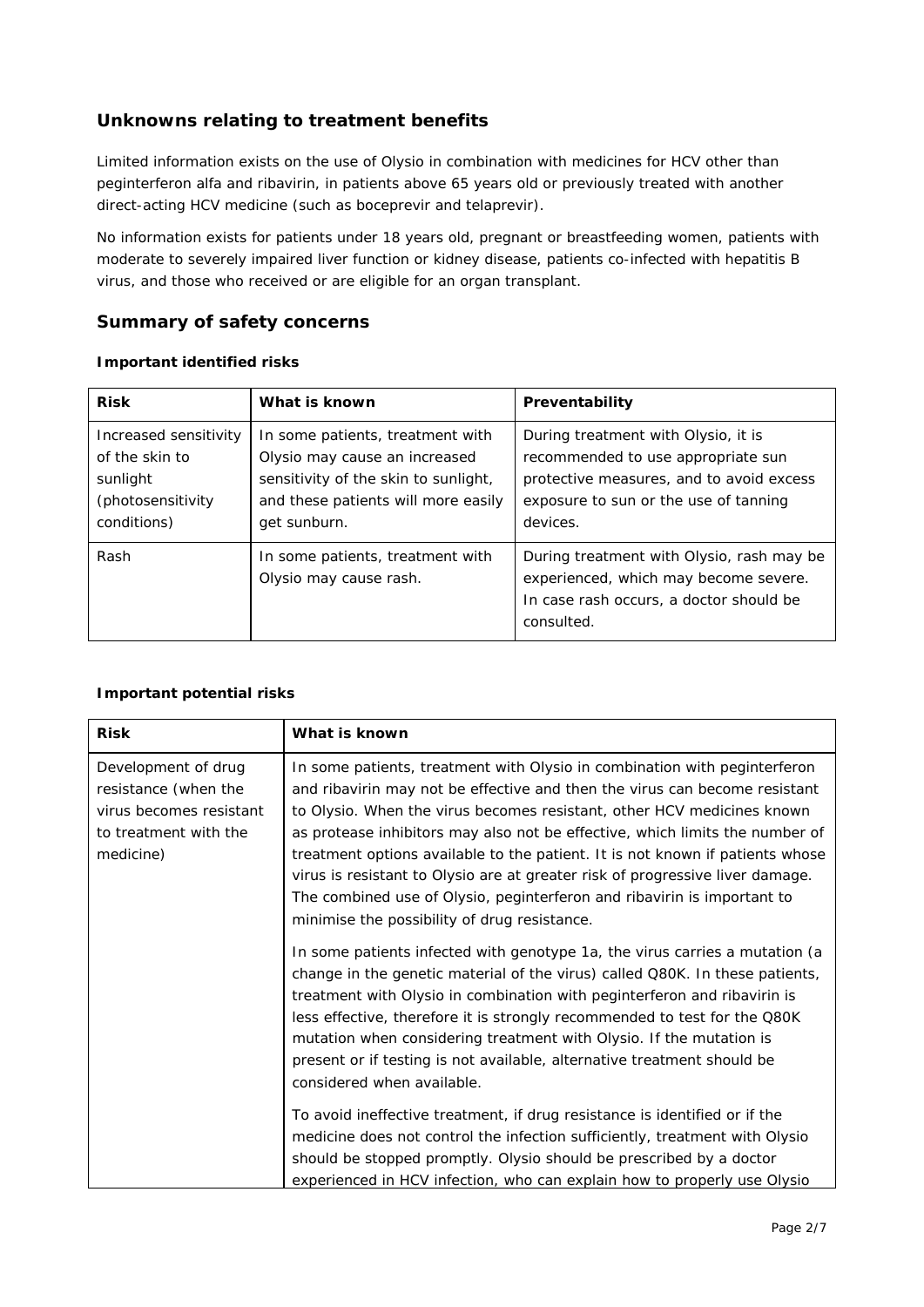| <b>Risk</b> | What is known                                                                                             |  |  |
|-------------|-----------------------------------------------------------------------------------------------------------|--|--|
|             | and when to stop treatment in order to avoid ineffective treatment and<br>development of drug resistance. |  |  |

## *Missing information*

| <b>Risk</b>                                                                              | What is known                                                                                                                                                                                                                                                                                                                                                                                                                                                                                                                                                                                                                                                                   |  |  |
|------------------------------------------------------------------------------------------|---------------------------------------------------------------------------------------------------------------------------------------------------------------------------------------------------------------------------------------------------------------------------------------------------------------------------------------------------------------------------------------------------------------------------------------------------------------------------------------------------------------------------------------------------------------------------------------------------------------------------------------------------------------------------------|--|--|
| No information on use in<br>children and adolescents<br>under 18 years old               | Because Olysio has not been studied in children and adolescents under<br>18 years old, no information about its safety in these patients is available.<br>For this reason, the use of Olysio is not recommended in this population.                                                                                                                                                                                                                                                                                                                                                                                                                                             |  |  |
| Limited information on<br>use in elderly patients of<br>65 years and older               | Clinical trials with Olysio did not include enough patients aged 65 years and<br>older to determine whether elderly patients respond differently than<br>younger patients. However, age did not have a meaningful effect on the<br>way Olysio is processed by the body, therefore elderly patients can use<br>Olysio without dose adjustment.                                                                                                                                                                                                                                                                                                                                   |  |  |
| No information on use in<br>pregnant and<br>breastfeeding women                          | Because Olysio has not been studied in pregnant or breastfeeding women,<br>no information about its safety during pregnancy and breastfeeding is<br>available.                                                                                                                                                                                                                                                                                                                                                                                                                                                                                                                  |  |  |
|                                                                                          | As ribavirin is known to have a negative impact on the unborn child, Olysio<br>in combination with ribavirin should not be used in pregnant women or in<br>men whose partner is or wants to become pregnant. Appropriate<br>contraception should be used to avoid pregnancy. Pregnant women should<br>not take Olysio unless specifically directed by the doctor.                                                                                                                                                                                                                                                                                                               |  |  |
|                                                                                          | It is not known whether Olysio is passed into human breastmilk. A risk to<br>the child cannot be excluded if the mother is exposed to Olysio. For this<br>reason, the doctor should advise to either discontinue breastfeeding or<br>stop/not start Olysio treatment depending on how urgently the patient<br>needs to be treated for hepatitis C infection.                                                                                                                                                                                                                                                                                                                    |  |  |
| Limited information on<br>use in patients with<br>moderate or severe liver<br>impairment | Olysio is mainly broken down by the liver. Olysio was studied in non-HCV-<br>infected patients with decreased liver function but not in HCV-infected<br>patients with severely decreased liver function. In patients with mild or<br>moderate liver damage, no dose adjustment of Olysio is needed. In<br>patients with severe liver damage, no dose recommendation can be given.<br>Caution is recommended in HCV-infected patients with moderate or severe<br>liver damage. Since Olysio always needs to be taken together with other<br>medicines, the impact of these medications when used in patients with<br>decreased liver function should also be taken into account. |  |  |
| Limited information on<br>use in patients with<br>kidney impairment                      | Olysio is not removed from the body by the kidneys, so it is unlikely that<br>kidney disease would lead to problems with elimination of Olysio. The use<br>of Olysio in non-HCV-infected patients with decreased kidney function was<br>shown to be generally safe and well tolerated. Olysio can be used in HCV-<br>infected patients with decreased kidney function without dose adjustment<br>but caution is recommended in HCV-infected patients with severely<br>decreased kidney function. Since Olysio always needs to be taken together                                                                                                                                 |  |  |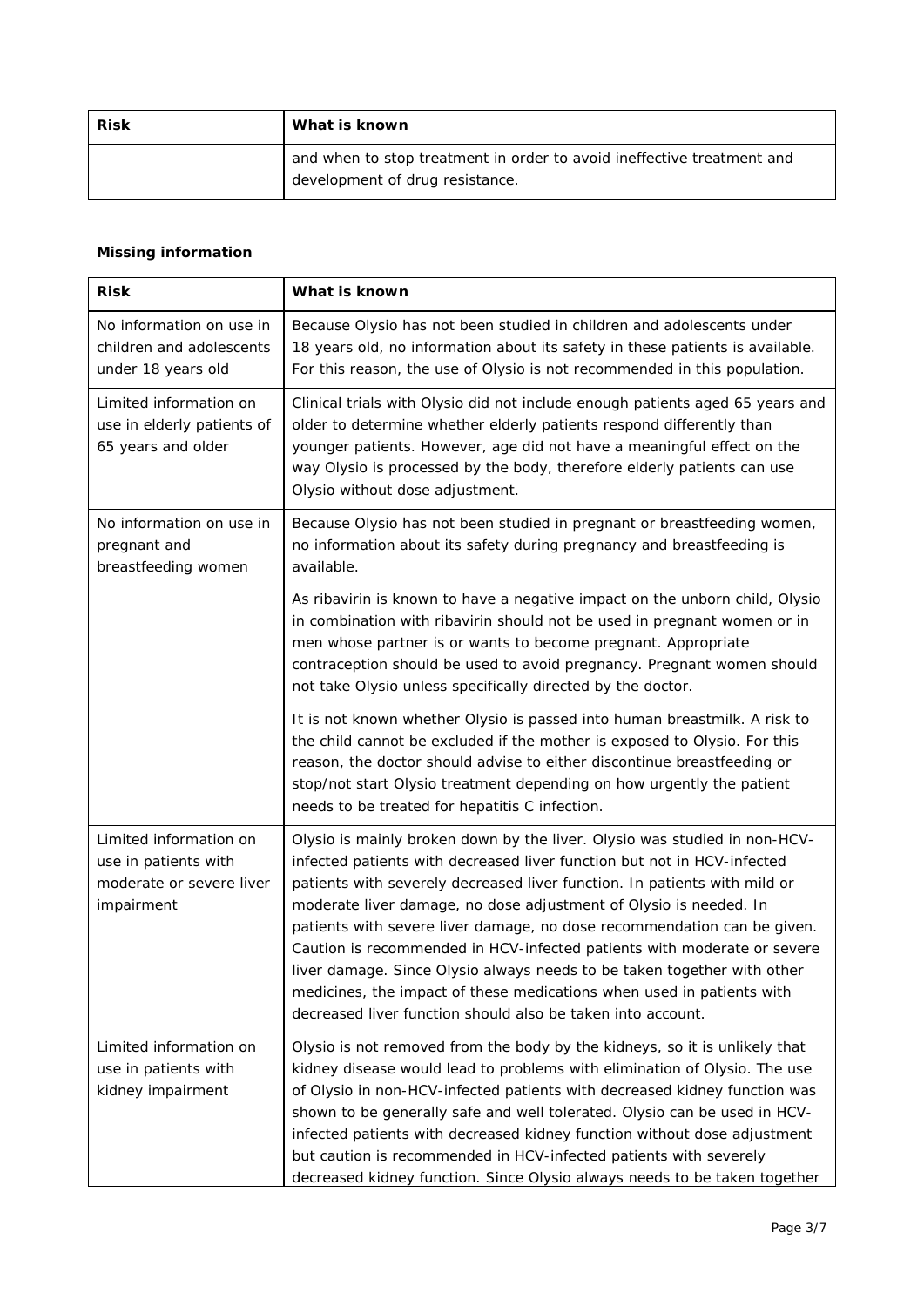| <b>Risk</b>                                                                                                                                                     | What is known                                                                                                                                                                                                                                                                                                                                                                                                                                                                       |  |  |
|-----------------------------------------------------------------------------------------------------------------------------------------------------------------|-------------------------------------------------------------------------------------------------------------------------------------------------------------------------------------------------------------------------------------------------------------------------------------------------------------------------------------------------------------------------------------------------------------------------------------------------------------------------------------|--|--|
|                                                                                                                                                                 | with other medicines, the impact of these medications when used in<br>patients with decreased kidney function should also be taken into account.                                                                                                                                                                                                                                                                                                                                    |  |  |
| No information on use in<br>organ transplant patients                                                                                                           | Because Olysio has not been studied in organ transplant patients, no<br>information about its safety in these patients is available. For this reason,<br>Olysio is not recommended in organ transplant patients.                                                                                                                                                                                                                                                                    |  |  |
| No information on use in<br>patients with HCV/HBV<br>(hepatitis B virus) co-<br>infection                                                                       | Because Olysio has not been studied in patients infected with both HCV and<br>HBV, it is not known whether Olysio is safe to use in these patients. For<br>this reason, Olysio is not recommended in HCV/HBV co-infected patients.                                                                                                                                                                                                                                                  |  |  |
| Limited information on<br>use in patients who have<br>previously been treated<br>with another direct-<br>acting antiviral, including<br>HCV protease inhibitors | Clinical trials with Olysio included only a small number of patients who<br>previously used another HCV medicine known as protease inhibitor or<br>direct-acting antiviral. Early data suggest that the results of Olysio<br>treatment in those patients are not different from patients who were never<br>treated with a direct-acting antiviral before.                                                                                                                           |  |  |
| Interactions with other<br>medicines                                                                                                                            | Using Olysio together with other medicines could influence the amount of<br>Olysio or the amount of the other medicine in the blood, which might<br>change the effectiveness of one or both medicines. Certain combinations<br>are not recommended and in other cases, a dose adjustment and/or close<br>follow-up of the patient may be necessary. Patients should seek advice<br>from their treating physician if they wish to use other medicines in<br>combination with Olysio. |  |  |
| Limited information on<br>the use of Olysio in<br>combination with<br>medicines other than<br>peginterferon alfa and<br>ribavirin                               | No clinical trials have been completed with Olysio in combination with<br>medicines other than peginterferon alfa and ribavirin in HCV-infected<br>patients. This is clearly reflected in the sections of the product information<br>that are to guide the prescriber.                                                                                                                                                                                                              |  |  |

## **Summary of risk minimisation measures by safety concern**

All medicines have a summary of product characteristics (SmPC) which provides physicians, pharmacists and other healthcare professionals with details on how to use the medicine, and also describes the risks and recommendations for minimising them. Information for patients is available in lay language in the package leaflet. The measures listed in these documents are known as 'routine risk minimisation measures'.

The SmPC and the package leaflet are part of the medicine's product information. The product information for Olysio can be found on [Olysio's EPAR page.](http://www.ema.europa.eu/ema/index.jsp?curl=/pages/medicines/human/medicines/002777/human_med_001766.jsp)

This medicine has no additional risk minimisation measures.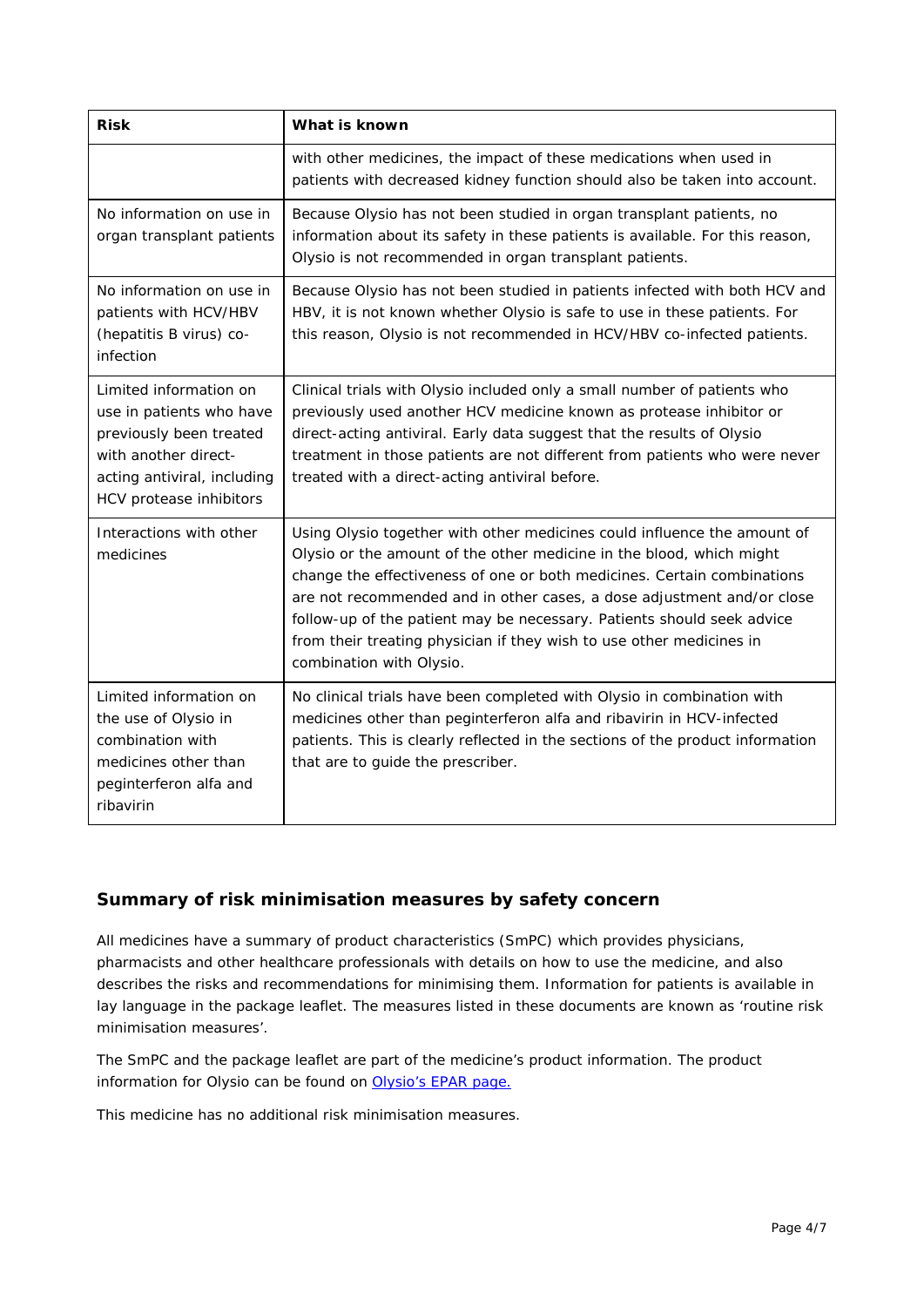# **Planned post-authorisation development plan**

| Study/activity<br>(including<br>study number) | Objectives                                                                                                                                                                                                                                               | <b>Safety concerns</b><br>/efficacy issue<br>addressed                                                                                 | <b>Status</b> | <b>Planned date for</b><br>submission of<br>(interim and)<br>final results |
|-----------------------------------------------|----------------------------------------------------------------------------------------------------------------------------------------------------------------------------------------------------------------------------------------------------------|----------------------------------------------------------------------------------------------------------------------------------------|---------------|----------------------------------------------------------------------------|
| Trial C212<br>Interventional                  | To evaluate the long-<br>term response and<br>changes in the HCV<br>virus in case of<br>treatment failure in<br>patients co-infected<br>with HCV and HIV.                                                                                                | Important potential<br>risk:<br>Development of drug<br>resistance                                                                      | Started       | 30 2014                                                                    |
| Trial HPC2002<br>Interventional               | To evaluate the risk of<br>development of drug<br>resistance associated<br>with a regimen that<br>includes more than one<br>direct-acting antiviral<br>medicine, without<br>peginterferon alfa and<br>with or without<br>ribavirin.                      | Important potential<br>risk:<br>Development of drug<br>resistance                                                                      | Started       | 10 2015                                                                    |
|                                               | To explore the efficacy<br>and safety of<br>simeprevir in<br>combination with<br>medicines other than<br>peginterferon alfa and<br>ribavirin as part of an<br>interferon-free regimen.                                                                   | Missing information:<br>Olysio + medicines<br>other than<br>peginterferon alfa and<br>ribavirin                                        |               |                                                                            |
| Trial HPC3011<br>Interventional               | To evaluate the long-<br>term response and<br>changes in the HCV<br>virus in case of<br>treatment failure in<br>patients infected with<br>HCV genotype 4.                                                                                                | Important potential<br>risk:<br>Development of drug<br>resistance                                                                      | Started       | 1Q 2015                                                                    |
| Trial C213<br>Interventional                  | To evaluate the risk of<br>development of drug<br>resistance in patients<br>who were previously<br>treated with a direct-<br>acting antiviral<br>medicine.                                                                                               | Important potential<br>risk:<br>Development of drug<br>resistance                                                                      | Started       | 20 2016                                                                    |
|                                               | To evaluate the safety<br>and efficacy of<br>simeprevir 150 mg<br>once daily in<br>combination with<br>peginterferon alfa and<br>ribavirin in patients who<br>previously received<br>short-term treatment<br>with a direct-acting<br>antiviral medicine. | Missing information:<br>Use in patients<br>previously treated<br>with a HCV protease<br>inhibitor or other<br>direct-acting antivirals |               |                                                                            |
| Trial HPC3002                                 | To evaluate certain                                                                                                                                                                                                                                      | Important potential                                                                                                                    | Started       | 3Q 2017                                                                    |

## *List of studies in post-authorisation development plan*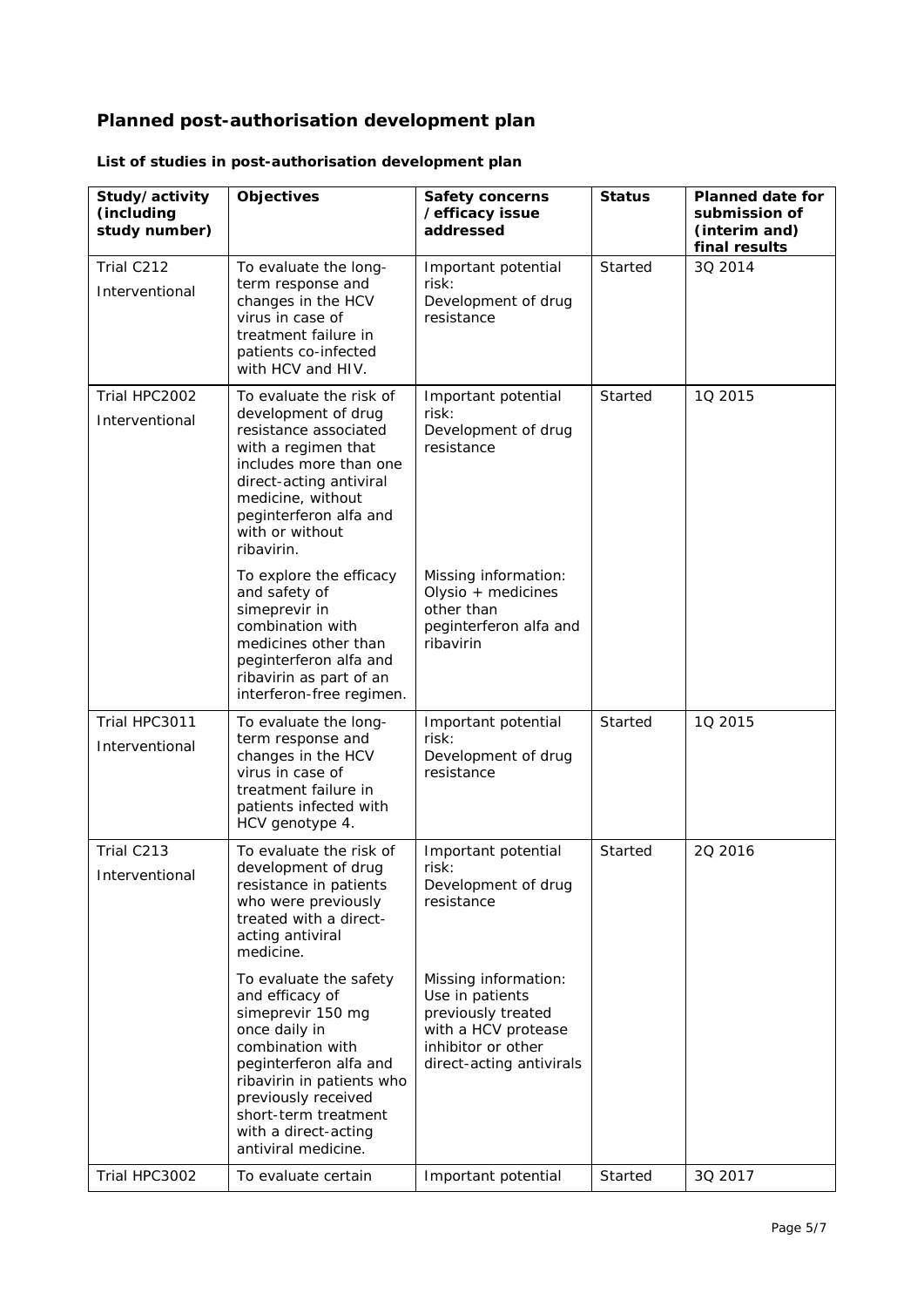| Study/activity<br>(including<br>study number) | <b>Objectives</b>                                                                                                                                                                                                                                                                                                                                                                                                            | <b>Safety concerns</b><br>/efficacy issue<br>addressed                                          | <b>Status</b> | <b>Planned date for</b><br>submission of<br>(interim and)<br>final results |
|-----------------------------------------------|------------------------------------------------------------------------------------------------------------------------------------------------------------------------------------------------------------------------------------------------------------------------------------------------------------------------------------------------------------------------------------------------------------------------------|-------------------------------------------------------------------------------------------------|---------------|----------------------------------------------------------------------------|
| Follow-up trial                               | genetic changes (in a<br>region called NS3/4A)<br>in the HCV virus over<br>time in patients who<br>were treated with a<br>simeprevir-containing<br>regimen in a previous<br>Phase 2b or Phase 3<br>trial and who had<br>confirmed presence of<br>the virus in blood until<br>the last planned visit of<br>that previous study.                                                                                               | risk:<br>Development of drug<br>resistance                                                      |               |                                                                            |
|                                               | To evaluate the<br>frequency of late<br>relapse (virus coming<br>back) and certain<br>genetic changes (in a<br>region called NS3/4A)<br>in the HCV in patients<br>with late relapse who<br>had been treated with a<br>simeprevir-containing<br>regimen in a previous<br>Phase 2b or Phase 3<br>study and maintained<br>undetectable presence<br>of virus in blood until<br>the last planned visit of<br>that previous trial. |                                                                                                 |               |                                                                            |
| In vitro<br>investigation                     | Laboratory study aimed<br>at investigating the<br>potential of simeprevir<br>to block certain human<br>proteins (called OCT2,<br>BCRP and OATP1B3)<br>which are commonly<br>involved in drug-<br>interactions.                                                                                                                                                                                                               | Missing information:<br>Drug-drug<br>interactions                                               | Planned       | 1Q 2015                                                                    |
| Trial HPC3017<br>Interventional               | To evaluate the efficacy<br>and safety of<br>simeprevir in<br>combination with<br>medicines other than<br>peginterferon alfa and<br>ribavirin as part of an<br>interferon-free regimen.                                                                                                                                                                                                                                      | Missing information:<br>Olysio + medicines<br>other than<br>peginterferon alfa and<br>ribavirin | Planned       | 30 2016                                                                    |
| Trial HPC3018<br>Interventional               | To evaluate the efficacy<br>and safety of<br>simeprevir in<br>combination with<br>medicines other than<br>peginterferon alfa and<br>ribavirin as part of an<br>interferon-free regimen.                                                                                                                                                                                                                                      | Missing information:<br>Olysio + medicines<br>other than<br>peginterferon alfa and<br>ribavirin | Planned       | 3Q 2016                                                                    |
| A trial/substudy                              | To evaluate the efficacy                                                                                                                                                                                                                                                                                                                                                                                                     | Missing information:                                                                            | Planned       | 3Q 2016                                                                    |